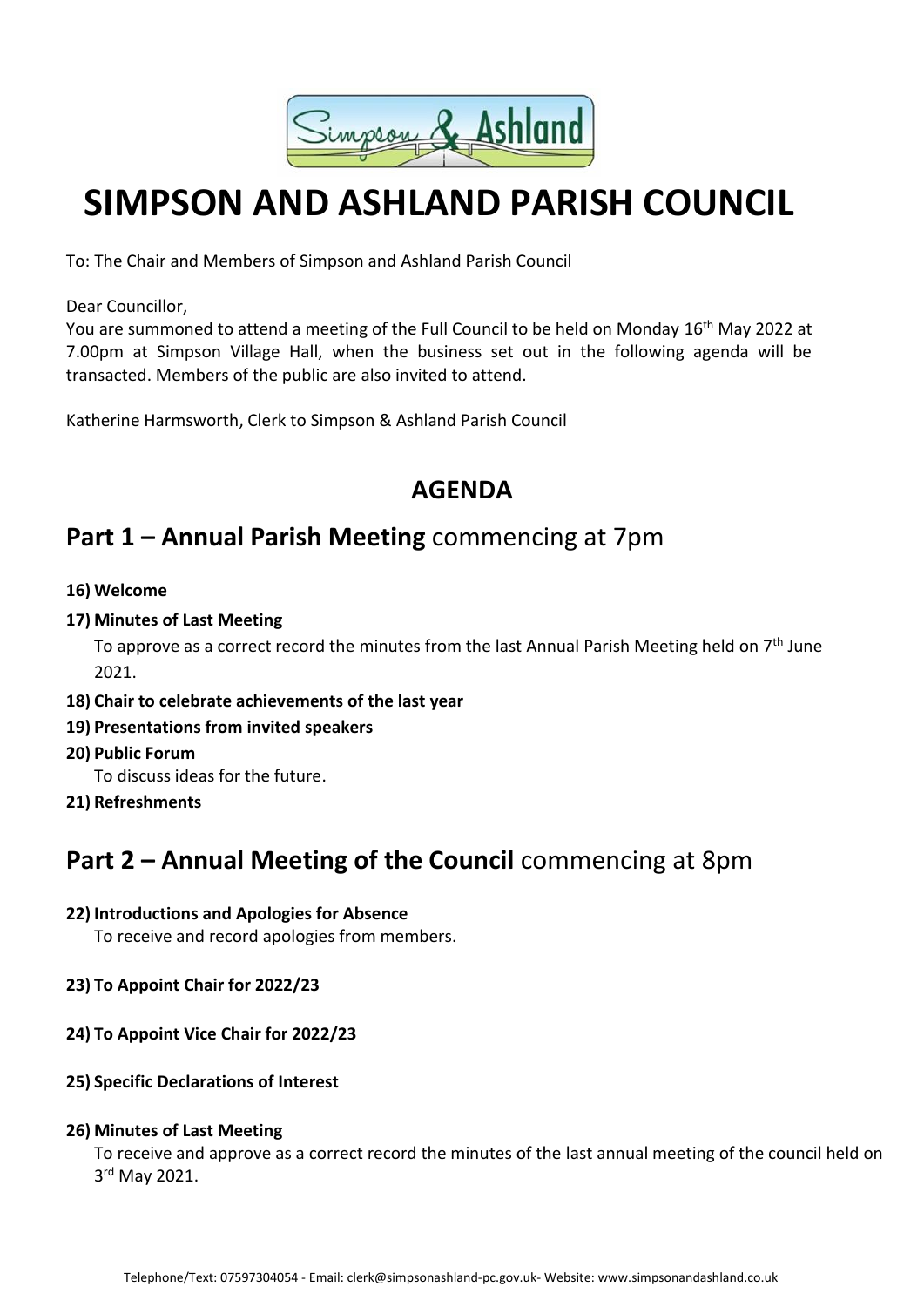#### **27) Finance Report and Discussion**

- a) To review and approve payments between 29<sup>th</sup> January 2022 and 30<sup>th</sup> April 2022.
- b) To review and approve financial summary for 2021/22.
- c) To agree to transfer £27000 from the current account to the reserve account.
- d) To agree to use the bank account that was for the S106 funds, as a dedicated bank account for Simpson Village Hall and Ashland Lakeside Hire.

#### **28) Asset Register**

a) To agree updates to the Asset Register as of 31<sup>st</sup> March 2022.

#### **29) Audit**

- a) To receive the report from the Internal Auditor.
- b) To agree actions needed from the Internal Audit Report.
- c) To consider the questions on the Annual Governance Statement and respond accordingly.
- d) To consider and agree the Accounting Statement Figures.
- e) To note the dates of the Exercise of Public Rights as 1/6/22 to 14/7/22.

#### **30) Planning Applications**

- a) 22/00461/FUL 103 Simpson.
- b) 22/00399/FUL 47 Old Groveway.

#### **31) Open Space**

a) To receive a report on Open Space.

#### **32) Ashland Lakeside**

- a) To receive a report on Ashland Lakeside.
- b) To consider and agree how to complete the Ashland Lakeside project and agree the associated budget.
- c) To consider whether to set a date for the opening event and if so to agree possible date.

#### **33) Simpson Village Hall**

a) To review payments and hire income for Simpson Village Hall.

#### **34) Young People**

a) To consider and agree whether to hold summer holiday play sessions.

#### **35) Review of Delegated Decisions**

**36) To note that the next meeting of the Full Council will be held on a date to be agreed at this meeting.**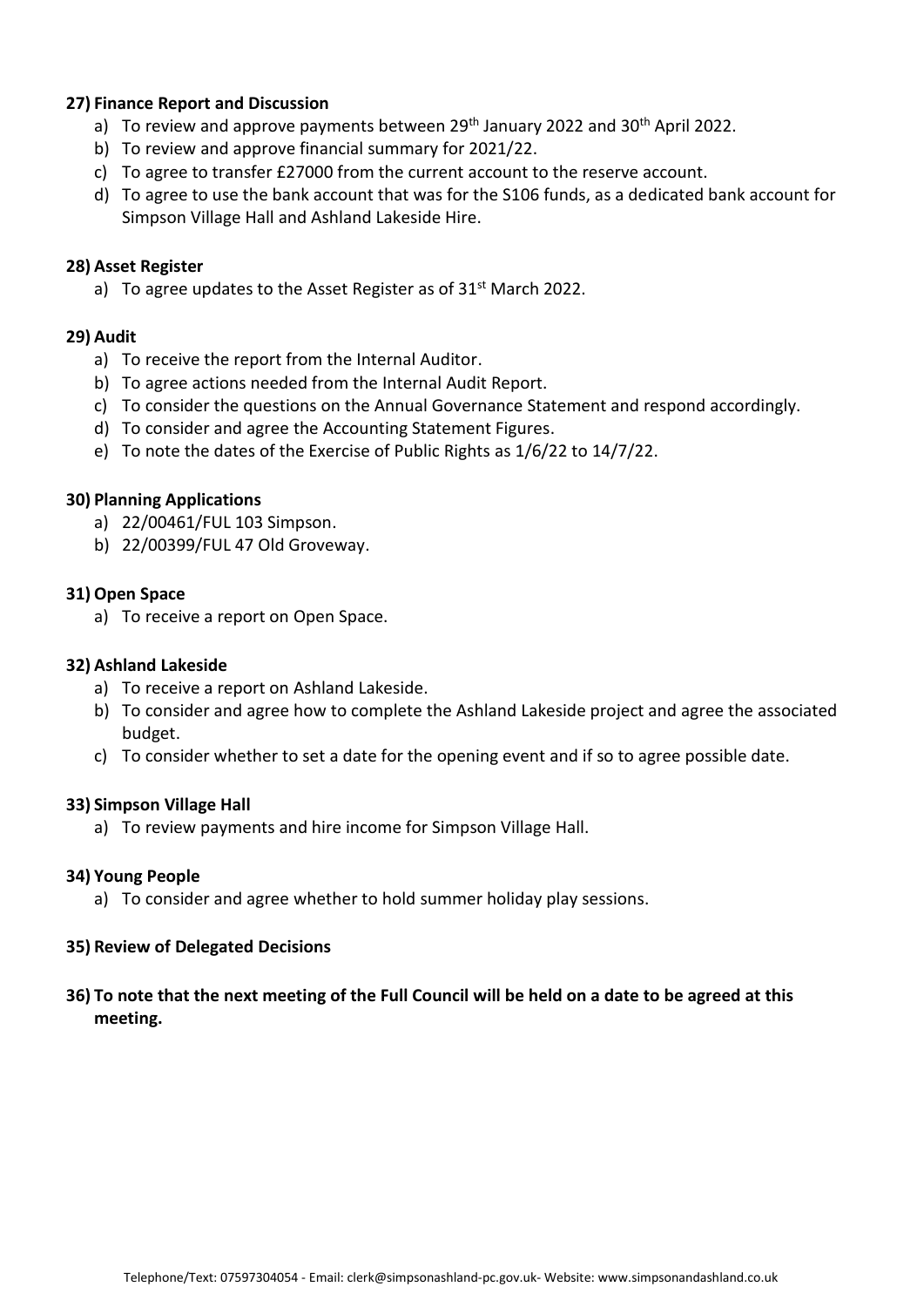## **Financial Report**

### **Payments between 29th January and 31st March 2022**

|            |                                  |   | Payment  | Receipt |                    |                    |                                       |
|------------|----------------------------------|---|----------|---------|--------------------|--------------------|---------------------------------------|
| 01/02/2022 | Hall Hire (Pilates)              |   |          | £160.00 | £                  | 97,002.85 VH Hire  |                                       |
| 01/02/2022 | West and West Ltd                | £ | 3,299.00 |         | £                  |                    | 93,703.85 Ashland Meeting Place Build |
| 03/02/2022 | Lion Containers (Retainer)       | £ | 2,500.00 |         | £                  |                    | 91,203.85 Ashland Meeting Place Build |
| 07/02/2022 | Hall Hire (Tuesday Coffee Group) |   |          | £100.00 | £                  | 91,303.85 VH Hire  |                                       |
| 07/02/2022 | Hall Hire                        |   |          | £ 50.00 | £                  | 91,353.85 VH Hire  |                                       |
| 07/02/2022 | Hall Deposit                     |   |          | £ 50.00 | £                  |                    | 91,403.85 VH Deposit                  |
| 07/02/2022 | Microsoft                        | £ | 11.28    |         | £                  | 91,392.57 ICT      |                                       |
|            | Hall Hire                        |   |          | £120.00 | $\pmb{\mathsf{f}}$ | 91,512.57 VH Hire  |                                       |
| 08/02/2022 |                                  |   |          |         |                    |                    |                                       |
| 08/02/2022 | Hall Hire                        |   |          | £ 56.25 | £                  | 91,568.82 VH Hire  |                                       |
| 08/02/2022 | Fasthosts                        | £ | 6.34     |         | £                  | 91,562.48 ICT      |                                       |
| 08/02/2022 | British Gas (Electric)           | £ | 49.31    |         | £                  |                    | 91,513.17   VH utilities              |
| 10/02/2022 | Hall Deposit Return              | £ | 50.00    |         | £                  |                    | 91,463.17 VH Deposit                  |
| 10/02/2022 | EE Broadband                     | £ | 33.44    |         | £                  |                    | 91,429.73 VH utilities                |
| 11/02/2022 | Hall Hire                        |   |          | £ 40.00 | £                  | 91,469.73 VH Hire  |                                       |
| 11/02/2022 | Dylan Design                     | £ | 100.00   |         | £                  |                    | 91,369.73 Newsletter                  |
| 18/02/2022 | British Gas (Electric)           | £ | 271.86   |         | £                  |                    | 91,097.87 AMP utilities               |
| 21/02/2022 | Hall Deposit Return              | £ | 50.00    |         | £                  |                    | 91,047.87 VH Deposit                  |
| 21/02/2022 | <b>Westbury Carpets</b>          | £ | 1,680.00 |         | £                  |                    | 89,367.87 Ashland Meeting Place Build |
|            | CVS                              | £ | 683.71   |         | £                  | 88,684.16 Salaries |                                       |
| 21/02/2022 |                                  |   |          |         |                    |                    |                                       |
| 21/02/2022 | Prontaprint                      | £ | 541.40   |         | £                  |                    | 88,142.76 Newsletter                  |
| 22/02/2022 | Fasthosts                        | £ | 12.00    |         | £                  | 88,130.76 ICT      |                                       |
| 22/02/2022 | Namesco (Domain Name)            | £ | 20.39    |         | $\pmb{\mathsf{f}}$ | 88,110.37 ICT      |                                       |
| 23/02/2022 | Hall Hire                        |   |          | £ 37.50 | £                  | 88,147.87 VH Hire  |                                       |
| 25/02/2022 | <b>Hall Deposit</b>              |   |          | £100.00 | £                  |                    | 88,247.87 VH Deposit                  |
| 25/02/2022 | <b>Ward Gas Engineers</b>        | £ | 84.00    |         | £                  |                    | 88,163.87 VH maintenance              |
| 25/02/2022 | British Gas (Gas)                | £ | 152.55   |         | £                  |                    | 88,011.32 VH utilities                |
| 28/02/2022 | <b>Hall Hire</b>                 |   |          | £160.00 | £                  | 88,171.32 VH Hire  |                                       |
| 28/02/2022 | Hall Hire                        |   |          | £ 80.00 | £                  | 88,251.32 VH Hire  |                                       |
|            |                                  |   |          |         |                    |                    |                                       |
| 01/03/2022 | Hall Deposit Return              | £ | 50.00    |         | £                  |                    | 88,201.32 VH Deposit                  |
| 01/03/2022 | <b>Hall Deposit Return</b>       | £ | 50.00    |         | £                  |                    | 88,151.32 VH Deposit                  |
| 02/03/2022 | Hall Hire                        |   |          | £100.00 | £                  | 88,251.32 VH Hire  |                                       |
| 03/03/2022 | Hall Hire                        |   |          | £ 31.25 | £                  | 88,282.57 VH Hire  |                                       |
| 03/03/2022 | Churches Fire                    | £ | 188.72   |         | £                  |                    | 88,093.85 VH maintenance              |
| 03/03/2022 | West and West Ltd                | £ | 8,884.78 |         | £                  |                    | 79,209.07 Ashland Meeting Place Build |
| 07/03/2022 | Microsoft                        | £ | 11.28    |         | £                  | 79,197.79 ICT      |                                       |
| 08/03/2022 | Hall Hire                        |   |          | £ 37.50 | £                  | 79,235.29 VH Hire  |                                       |
| 08/03/2022 | Hall Deposit Return              | £ | 50.00    |         | £                  |                    | 79,185.29 VH Deposit                  |
|            | Hall Deposit Return              | £ |          |         | £                  |                    |                                       |
| 08/03/2022 |                                  |   | 100.00   |         |                    |                    | 79,085.29 VH Deposit                  |
| 09/03/2022 | Expenses (Peter Barnes)          | £ | 50.00    |         | £                  | 79,035.29 Admin    |                                       |
| 09/03/2022 | CVS                              | £ | 839.97   |         | £                  | 78,195.32 Salaries |                                       |
| 09/03/2022 | Scribe                           | £ | 1,153.20 |         | $\pmb{\mathsf{f}}$ | 77,042.12 Admin    |                                       |
| 09/03/2022 | <b>AC Electrical MK</b>          | £ | 392.65   |         | £                  |                    | 76,649.47 VH maintenance              |
| 09/03/2022 | Fasthosts                        | £ | 6.34     |         | £                  | 76,643.13 ICT      |                                       |
| 10/03/2022 | Lidl (Cleaning Products)         | £ | 8.79     |         | £                  |                    | 76,634.34 VH maintenance              |
| 10/03/2022 | Wilko (Cleaning Products)        | £ | 8.60     |         | £                  |                    | 76,625.74 VH maintenance              |
| 11/03/2022 | Tesco Mobile Top Up              | £ | 10.00    |         | £                  | 76,615.74 ICT      |                                       |
| 11/03/2022 | British Gas (Electric)           | £ | 60.32    |         | £                  |                    | 76,555.42 VH utilities                |
|            | Zoro (Paper Towels)              | £ | 31.98    |         | £                  |                    |                                       |
| 14/03/2022 |                                  |   |          |         |                    |                    | 76,523.44 VH maintenance              |
| 14/03/2022 | EE Broadband                     | £ | 33.44    |         | £                  |                    | 76,490.00 VH utilities                |
| 16/03/2022 | Covering All                     | £ | 14.98    |         | £                  | 76,475.02 Admin    |                                       |
| 16/03/2022 | <b>Executive Retail</b>          | £ | 37.94    |         | £                  | 76,437.08 Admin    |                                       |
| 16/03/2022 | <b>British Gas (Electric)</b>    | £ | 1,448.41 |         | £                  |                    | 74,988.67 AMP utilities               |
| 17/03/2022 | <b>Hall Deposit</b>              |   |          | £100.00 | £                  |                    | 75,088.67 VH Deposit                  |
| 18/03/2022 | <b>Hygiene Supplies</b>          | £ | 386.32   |         | £                  |                    | 74,702.35 AMP maintenance             |
| 22/03/2022 | Anglian Water                    | £ | 105.24   |         | £                  |                    | 74,597.11 VH utilities                |
| 23/03/2022 | Fasthosts                        | £ | 12.00    |         | £                  | 74,585.11 ICT      |                                       |
| 24/03/2022 | MK Council Finance               |   |          | £300.00 | £                  |                    | 74,885.11 MKC Grant                   |
|            |                                  |   |          | £ 28.43 |                    |                    | 74,913.54 AMP maintenance             |
| 25/03/2022 | <b>Hygiene Supplies</b>          |   |          |         | £                  |                    |                                       |
| 25/03/2022 | British Gas (Gas)                | £ | 142.32   |         | £                  |                    | 74,771.22 VH utilities                |
| 28/03/2022 | Hall Hire                        |   |          | £ 75.00 | £                  | 74,846.22 VH Hire  |                                       |
| 28/03/2022 | <b>DNH Contracts</b>             | £ | 103.30   |         | £                  |                    | 74,742.92 Dog Bin Emptying            |
| 28/03/2022 | Weebly                           | £ | 112.46   |         | £                  | 74,630.46 ICT      |                                       |
| 28/03/2022 | Amazon                           | £ | 16.71    |         | £                  |                    | 74,613.75 AMP maintenance             |
| 28/03/2022 | Amazon                           | £ | 18.89    |         | £                  |                    | 74,594.86 AMP maintenance             |
| 28/03/2022 | Amazon                           | £ | 11.11    |         | £                  |                    | 74,583.75 AMP maintenance             |
| 28/03/2022 | Amazon                           | £ | 10.38    |         | £                  |                    | 74,573.37 AMP maintenance             |
|            |                                  |   |          |         |                    |                    |                                       |
| 28/03/2022 | Amazon                           | £ | 28.79    |         | £                  |                    | 74,544.58 AMP maintenance             |
| 28/03/2022 | Amazon                           | £ | 2.39     |         | £                  |                    | 74,542.19 AMP maintenance             |
| 28/03/2022 | Amazon                           | £ | 6.60     |         | $\pmb{\mathsf{f}}$ |                    | 74,535.59 AMP maintenance             |
| 28/03/2022 | Amazon                           | £ | 29.82    |         | £                  |                    | 74,505.77 AMP maintenance             |
| 29/03/2022 | Amazon                           | £ | 20.61    |         | £                  |                    | 74,485.16 AMP maintenance             |
| 29/03/2022 | Keysigns UK                      | £ | 21.84    |         | £                  |                    | 74,463.32 AMP maintenance             |
| 30/03/2022 | Hall Deposit                     |   |          | £100.00 | £                  |                    | 74,563.32 VH Deposit                  |
| 30/03/2022 | <b>Transfer to S106 Account</b>  | £ | 833.53   |         | £                  |                    | 73,729.79 Bank Transfer               |
| 30/03/2022 | West and West Ltd                | £ | 639.84   |         | £                  |                    | 73,089.95 Ashland Meeting Place Build |
| 30/03/2022 | <b>DNH Contracts</b>             | £ | 129.12   |         | £                  |                    | 72,960.83 Dog Bin Emptying            |
|            |                                  |   |          |         |                    |                    |                                       |

Telephone/Text: 07597304054 - Email: clerk@simpsonashland-pc.gov.uk- Website: www.simpsonandashland.co.uk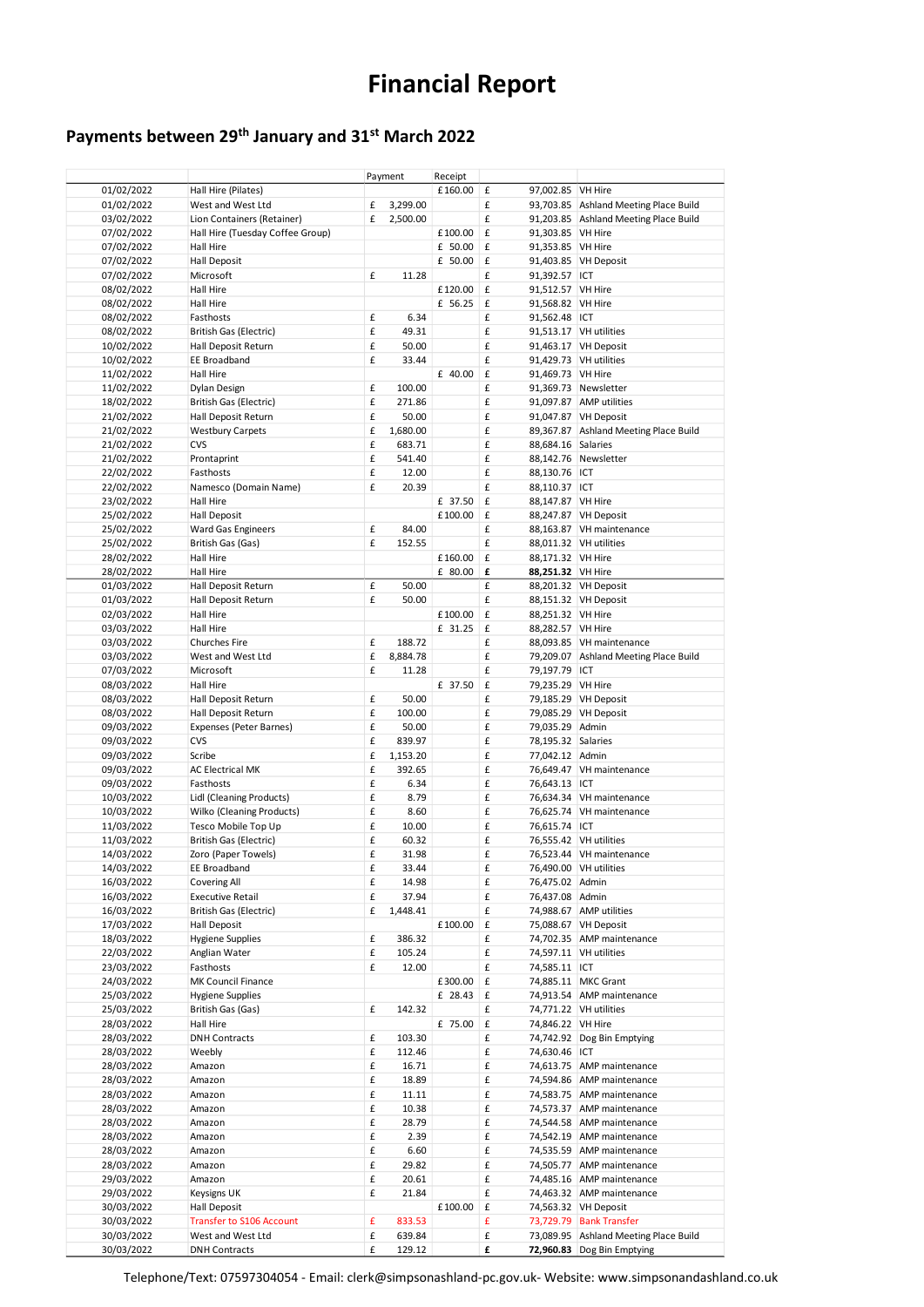#### **Payments between 1 st April 2022 and 30th April 2022**

3 May 2022 (2022 - 2023)

| ompour and Asmand I ansh council<br><b>PAYMENTS LIST</b> |                      |             |               |                        |                  |                                    |                                   |                 |            |            |              |
|----------------------------------------------------------|----------------------|-------------|---------------|------------------------|------------------|------------------------------------|-----------------------------------|-----------------|------------|------------|--------------|
| <b>Voucher Code</b>                                      |                      | <b>Date</b> | <b>Minute</b> | Bank                   | <b>Cheque No</b> | <b>Description</b>                 | <b>Supplier</b>                   | <b>VAT Type</b> | <b>Net</b> | <b>VAT</b> | <b>Total</b> |
|                                                          | 1 MP Construction    | 01/04/2022  |               | <b>Current Account</b> |                  | <b>Materials for Decking</b>       | Arnold Laver & Co Ltd             | s               | 4,200.00   | 840.00     | 5,040.00     |
|                                                          | 2 Memberships        | 04/04/2022  |               | <b>Current Account</b> |                  | <b>Community Impact Bucks Subs</b> | <b>Community Impact Bucks</b>     | s               | 54.17      | 10.83      | 65.00        |
|                                                          | 3 Admin and expenses | 04/04/2022  |               | <b>Current Account</b> |                  | Postage                            | <b>Post Office</b>                | ε               | 2.69       |            | 2.69         |
|                                                          | 6 ICT                | 06/04/2022  |               | <b>Current Account</b> |                  | Microsoft 365 Business Subscri     | Microsoft                         | s               | 9.40       | 1.88       | 11.28        |
|                                                          | 7 VH utilities       | 08/04/2022  |               | <b>Current Account</b> |                  | <b>British Gas Electricity SVH</b> | <b>British Gas</b>                |                 | 55.57      | 2.78       | 58.35        |
|                                                          | 11 ICT               | 11/04/2022  |               | <b>Current Account</b> |                  | <b>Fasthosts Support Service</b>   | <b>Fasthosts</b>                  | s               | 5.28       | 1.06       | 6.34         |
|                                                          | 13 VH utilities      | 11/04/2022  |               | <b>Current Account</b> |                  | EE - SVH Broadband                 | EE                                | z               | 33.44      |            | 33.44        |
|                                                          | 12 Salaries          | 19/04/2022  |               | <b>Current Account</b> |                  | CVS - salaries                     | <b>CVS</b>                        | z               | 860.77     |            | 860.77       |
|                                                          | 14 VH deposit        | 19/04/2022  |               | <b>Current Account</b> |                  | <b>Village Hall Invoice</b>        | <b>Emma Jones</b>                 | Ε               | 100.00     |            | 100.00       |
|                                                          | 4 MP Construction    | 19/04/2022  |               | <b>Current Account</b> |                  | Labour for AMP                     | <b>Connect Contracts (UK) Ltd</b> | -S              | 465.00     | 93.00      | 558.00       |
|                                                          | 5 MP Construction    | 19/04/2022  |               | <b>Current Account</b> |                  | <b>Bifold Doors</b>                | <b>Bedford Bi-folds Ltd</b>       | s               | 3,246.02   | 649.20     | 3,895.22     |
|                                                          | 8 Admin and expenses | 22/04/2022  |               | <b>Current Account</b> |                  | <b>BMKALC</b>                      | <b>BMKALC</b>                     | z               | 65.00      |            | 65.00        |
|                                                          | 9 Memberships        | 22/04/2022  |               | <b>Current Account</b> |                  | <b>BMKALC</b>                      | <b>BMKALC</b>                     | z               | 226.14     |            | 226.14       |
|                                                          | 10 ICT               | 27/04/2022  |               | <b>Current Account</b> |                  | <b>Fasthosts Web Hosting</b>       | <b>Fasthosts</b>                  | s               | 10.00      | 2.00       | 12.00        |
|                                                          | 15 VH utilities      | 28/04/2022  |               | <b>Current Account</b> |                  | <b>Gas Bill SVH</b>                | <b>British Gas</b>                |                 | 88.54      | 4.43       | 92.97        |
|                                                          |                      |             |               |                        |                  |                                    | <b>Total</b>                      |                 | 9,422.02   | 1,605.18   | 11,027.20    |

Simnson and Ashland Parish Council

To note that the payments list is in two formats as the accounts have moved from excel in 2021/22 to Scribe in 2022/23.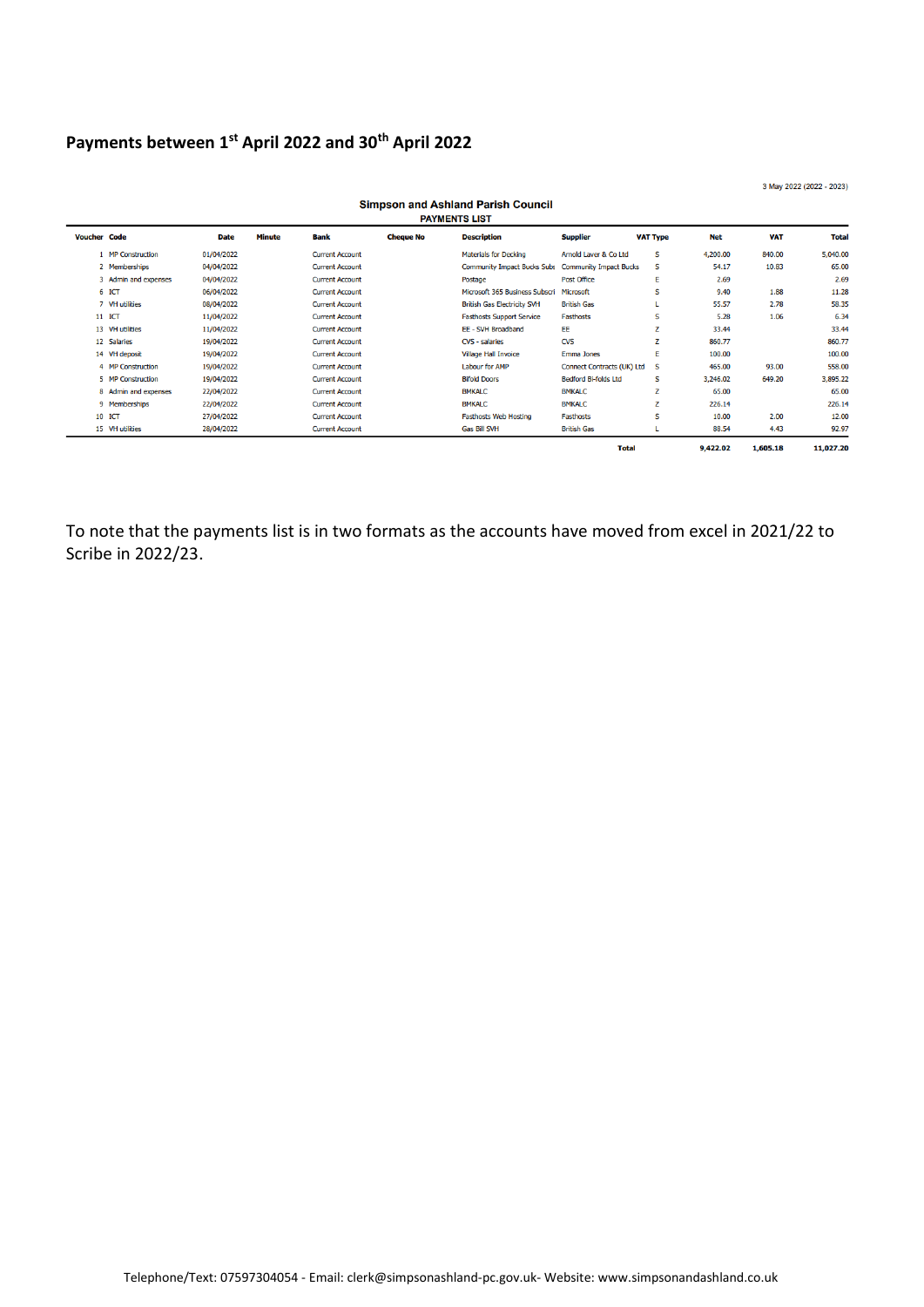### **Financial Summary for 2022/21**

#### **Simpson & Ashland PC - Financial Summary 31/03/2022**

| Simpson & Asmanu FC - Financial Summary |                               |        |                          |                       | <b>SIJUSI ZUZZ</b>     |
|-----------------------------------------|-------------------------------|--------|--------------------------|-----------------------|------------------------|
| Category                                | <b>Budget</b>                 |        | Actual                   | <b>EOY Projection</b> |                        |
| Income                                  |                               |        |                          |                       |                        |
| Precept (2% increase on 2020/21)        | £<br>56,900.00                | £      | 56,900.00                |                       |                        |
| <b>MKC Grant income</b>                 | £                             | £      | 500.00                   |                       |                        |
| Village Hall hire                       | £<br>4,000.00                 | £      | 2,232.50                 |                       |                        |
| <b>Village Hall Deposits</b>            | £                             | £      | 800.00                   |                       |                        |
| VAT reclaim                             | £<br>1,500.00                 | £      | 4,009.84                 |                       |                        |
| <b>Other Grants</b>                     | £                             | £      | 5,700.00                 |                       |                        |
| <b>Total income</b>                     | £ 62,400.00                   |        | £ 70,142.34              |                       |                        |
|                                         |                               |        |                          |                       |                        |
| <b>Expenditure</b>                      |                               |        |                          |                       |                        |
| Admin and expenses<br>ICT               | £2,000.00                     | £<br>£ | 1,521.98<br>764.72       |                       |                        |
| Audit                                   | £1,000.00                     | £      |                          |                       |                        |
|                                         | £750.00                       | £      | 900.00                   |                       |                        |
| Dog bin cleaning                        | £2,200.00                     |        | 1,472.00                 |                       |                        |
| Insurance                               | £1,800.00                     | £<br>£ | 2,913.11<br>430.11       |                       | Increase in cost to co |
| Memberships/Subs                        | £450.00                       |        |                          |                       |                        |
| Newsletter                              | £2,500.00                     | £      | 2,126.40                 |                       |                        |
| <b>Salaries</b>                         | £18,000.00                    | £      | 7,026.26                 |                       |                        |
| <b>Community Involvement Resource</b>   | £1,000.00                     | £      | 17.00                    |                       |                        |
| Climate Change Initiatives              | £3,000.00                     | £      | $\blacksquare$           |                       |                        |
| Community events                        | £4,000.00 £                   |        | $\overline{\phantom{a}}$ |                       |                        |
| Community projects                      | £4,000.00                     | £      | 1,023.00                 |                       |                        |
| Youth Focussed Activities               | £4,000.00                     | £      | 1,000.00                 |                       |                        |
| Village Hall maintenance                | £3,000.00                     | £      | 6,755.73                 |                       | <b>New Boiler</b>      |
| Village Hall utilities                  | £2,800.00                     | £      | 1,906.43                 |                       |                        |
| Village Hall Deposit Return             | £0.00                         | £      | 650.00                   |                       |                        |
| <b>Meeting Place Maintenance</b>        | £1,000.00                     | £      | 525.03                   |                       |                        |
| <b>Meeting Place Utilities</b>          | £2,000.00                     | £      | 1,720.27                 |                       |                        |
| <b>Devolved Services</b>                |                               | £      | $\overline{\phantom{a}}$ |                       |                        |
| Donations                               | £3,300.00                     | £      | 489.11                   |                       |                        |
| Purchase of asset                       | £2,000.00                     | £      | $\frac{1}{2}$            |                       |                        |
| <b>Ashland Meeting Place Costs</b>      | £0.00                         | £      | 30,541.21                |                       |                        |
| <b>Total expenses</b>                   | £58,800.00                    |        | £ 61,782.36              |                       |                        |
|                                         |                               |        |                          |                       |                        |
| <b>Surplus/Deficit</b>                  | £<br>3,600.00                 | £      | 8,359.98                 | £                     |                        |
| Contribution to devolution              | £<br>$\overline{\phantom{a}}$ |        |                          |                       |                        |
| <b>Reserves</b>                         | Actual                        |        |                          |                       |                        |
|                                         | 31/03/2022                    |        |                          |                       |                        |
|                                         |                               |        |                          |                       |                        |
| <b>Bank accounts</b>                    | £152,659.73                   |        |                          |                       |                        |
| Current account                         | 72,960.83                     |        |                          |                       |                        |
| Savings account                         | 79,698.90                     |        |                          |                       |                        |
| S106                                    | 0.00                          |        |                          |                       |                        |
|                                         |                               |        |                          |                       |                        |
| <b>Earmarked reserves</b>               |                               |        |                          |                       |                        |
| Devolved services                       | £50,000.00                    |        |                          |                       |                        |
| Village Hall maintenance                | £30,000.00                    |        |                          |                       |                        |
| <b>Election costs</b>                   | £5,000.00                     |        |                          |                       |                        |
|                                         |                               |        |                          |                       |                        |
|                                         |                               |        |                          |                       |                        |
| Ashland meeting place costs             | £45,000.00                    |        |                          |                       |                        |
|                                         |                               |        |                          |                       |                        |
| <b>General reserves</b>                 | £ 22,659.73                   |        |                          |                       |                        |
|                                         |                               |        |                          |                       |                        |